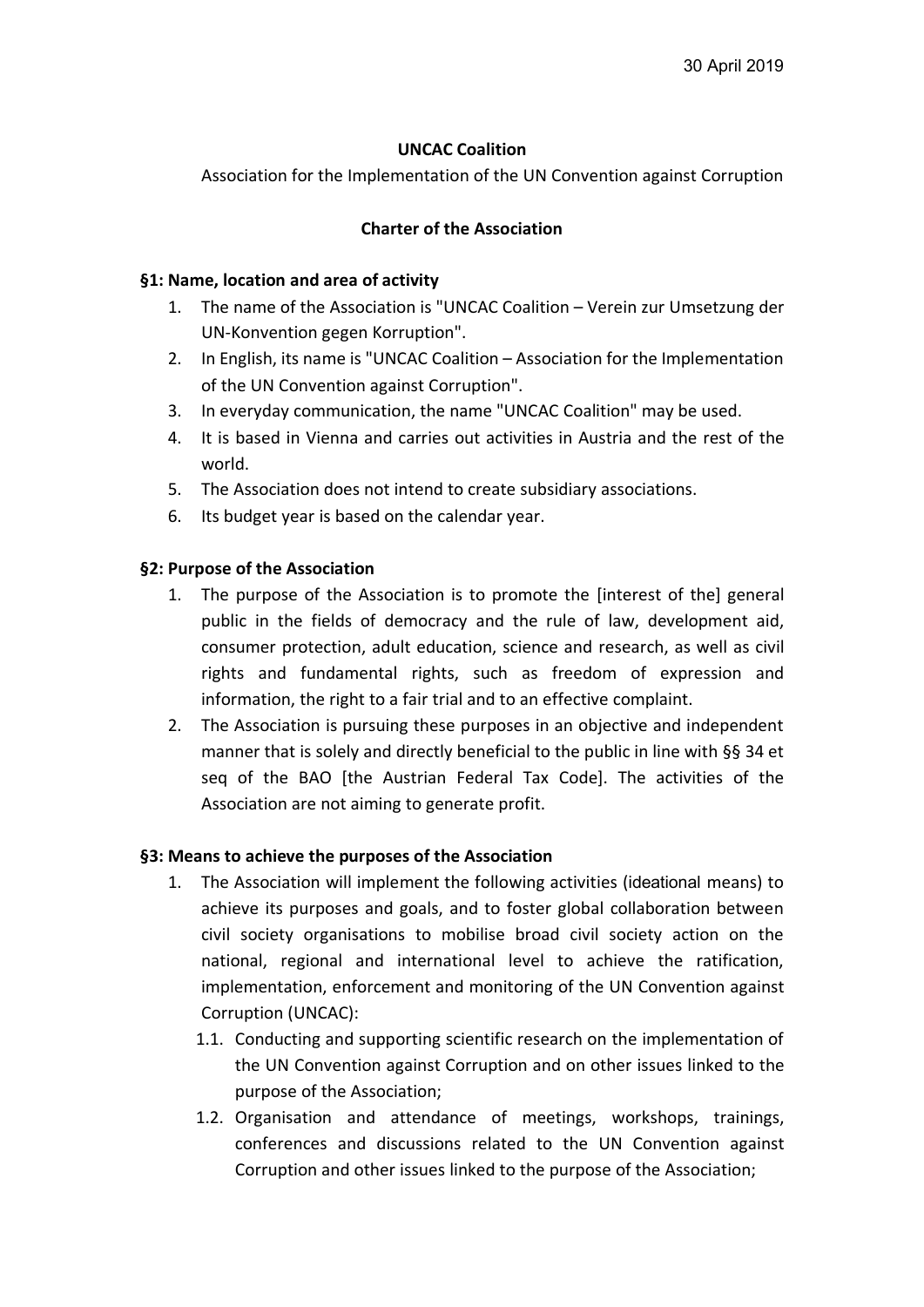- 1.3. Raising awareness and the general level of knowledge on issues linked to the purpose of the Association, both domestically and abroad, by attending, organising and holding trainings and information events such as courses, seminars, lectures, trainings, film screenings, workshops as well as talks and discussions, congresses, symposia and conferences;
- 1.4. The operation of websites, including http://uncaccoalition.org;
- 1.5. The production and publication of material for research, education and training, articles, books, brochures, reports, statements and other publications using all available media, including audio and video content, on topics related to the purpose of the Association;
- 1.6. The publication and distribution of analyses, letters, blog posts and press releases;
- 1.7. Gathering, editing and providing information on corruption, the prevention of corruption, the fight against corruption, fundamental and human rights, developments around the UNCAC and its implementation as well as other topics linked to the purpose of the Association, for the members of the Association and the general public;
- 1.8. The establishment and operation of knowledge collections and knowledge platforms, of (scientific) archives, libraries and other collections of things serving the purpose [of the Association];
- 1.9. The operation of profiles and pages in social media;
- 1.10.The provision of fora (including email newsletters, mailing lists, working groups, teleconferences) and platforms that support the exchange of information, discussion and cooperation on issues linked to the purpose of the Association;
- 1.11.Communication and meetings with representatives of international and multinational organisations, state delegations, associations and organisations, pressure groups, the private sector and other actors;
- 1.12.Meetings and assemblies;
- 1.13. The organisation and coordination of, or contributions to, civil society campaigns, initiatives, research and public relations;
- 1.14.The gathering, summarising and releasing of data, information, examples and experience on the implementation of the UNCAC on a national, regional and global level as well as on other issues related to the purpose of the Association;
- 1.15.The support of members and other civil society actors contributing to processes and fora around the UNCAC and the monitoring of its implementation on the national level, for example by providing guidance, questionnaires, trainings and workshops, assistance in the production of contributions, statements and reports, editing, peer-review, translations, print and the publication of reports;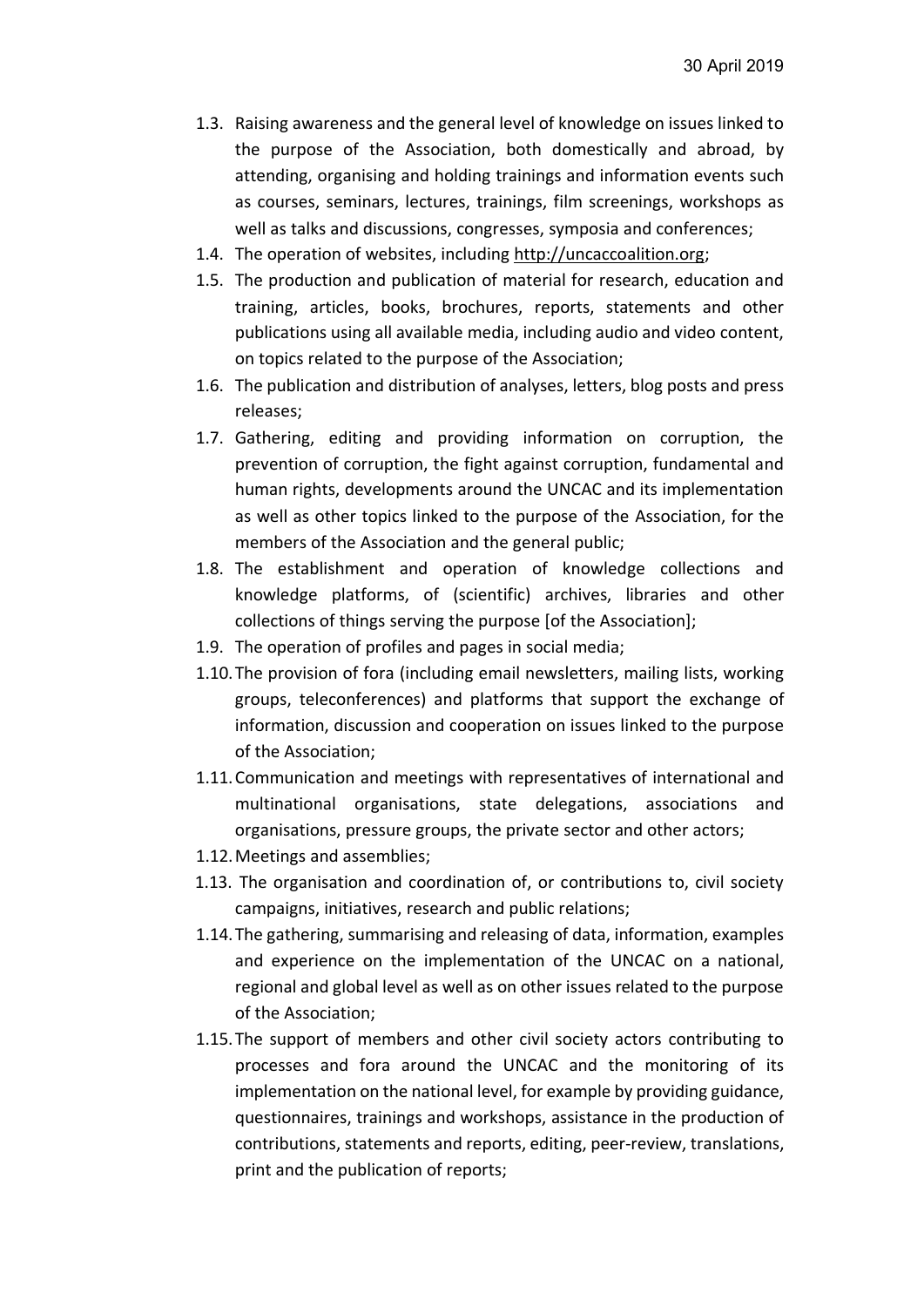- 1.16.Advertisement of any kind and public relations [activities] to raise awareness and understanding of the public for issues linked to the purpose of the Association at home and abroad, the provision of information and guidance of any kind to inform the public, including in cooperation with other institutions, organisations and the media as well as by using media of all kind to provide information to the public;
- 1.17.The organisation and hosting of charity and fundraising events, such as fundraising dinners, other social events and parties by the Association;
- 1.18.The implementation of projects in line with the purpose of the Association and of scientific projects and research on issues that are in line with the purpose of the Association, as well as the creation of concepts, proposals and applications, cooperation with universities and other relevant third persons or organisations;
- 1.19.Other advisory or consulting on issues related to the purpose of the Association at home and abroad;
- 1.20.Employment of staff to implement activities in line with the purpose of the Association;
- 1.21.Cooperation with other associations, foundations, non-governmental organisations, umbrella groups and coalitions, international organisations, multilateral organisations, state bodies, regions, cities, interest groups, universities, legal and natural persons as well as other relevant associations of people, institutions and entities of the public sector and the private sector;
- 1.22.Building and expanding cooperation in relevant national, regional and international networks, membership in national, regional and international organisations, associations, coalitions and other institutions as well as contributions to relevant citizens' initiatives, coalitions and networks;
- 1.23.The establishment and operation of club houses and offices at home and abroad;
- 1.24.The letting, provision and renting of movable and non-movable, material and immaterial assets of the Association, such as real estate, buildings and rights;
- 1.25.The Association may use third natural and persons, so-called vicarious agents. It can, for example, award contracts for the implementation of envisioned activities and projects to employees, contractors, partner organisations, member organisations, companies, consultants and third parties or other implementation agents. Cooperation and project partnerships with implementation agents are to be designed in a way that allows the Association to directly influence the fulfilment of the goal of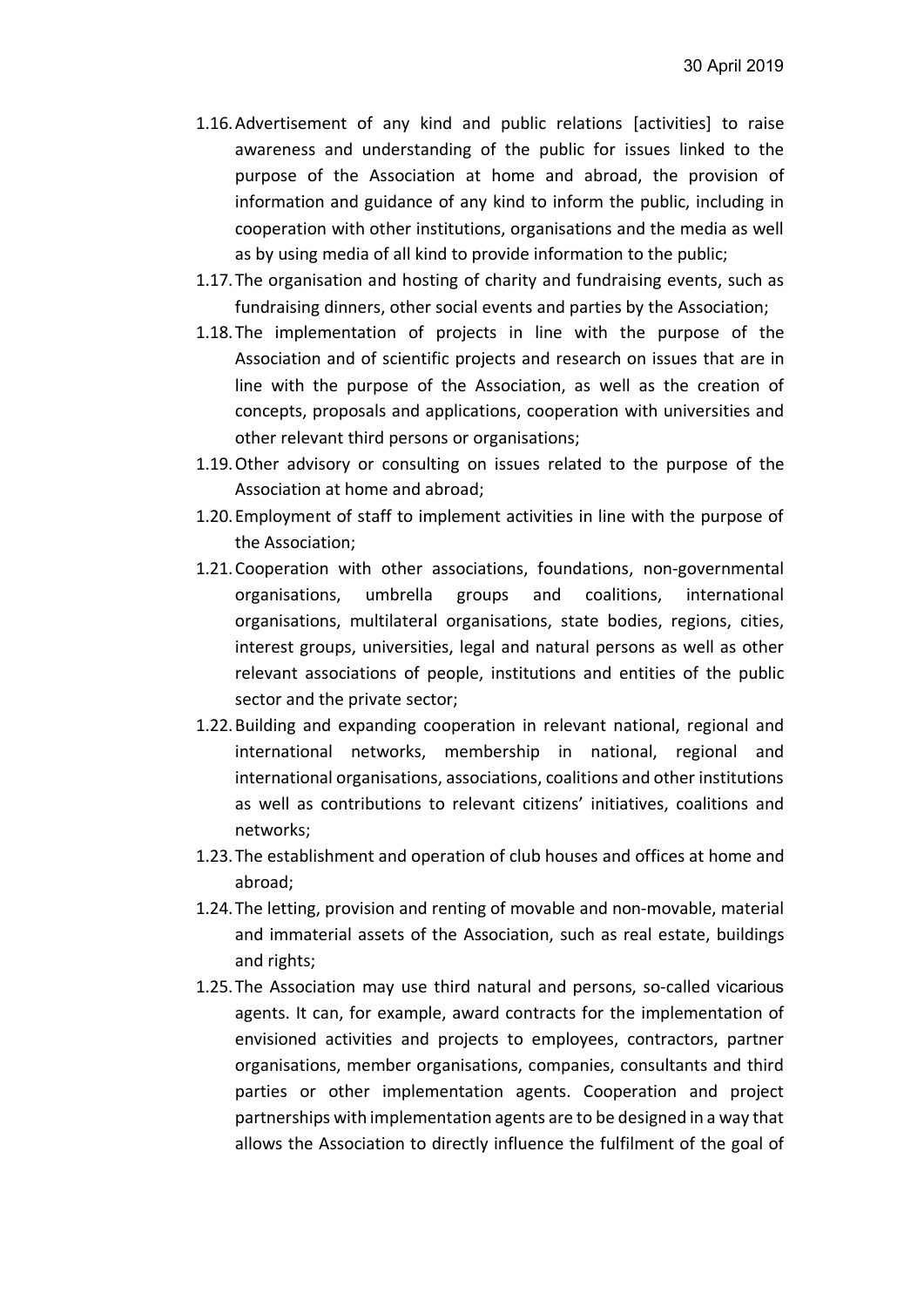the cooperation. The Association can also itself be an implementation agent in the framework of its purposes.

- 2. Non-monetary means originate from the Association's members, volunteers and supporters who volunteer and contribute their time to its cause as well as from experts and partner organisations who contribute to the activities of the Association and the implementation of its goals.
- 3. The required material and financial means of the Association are raised by:
	- 3.1. Contributions by members and supporters (membership fees, in-kind contributions, financial support from members and supporters);
	- 3.2. Donations, gifts of all kind, proceeds of collections and auctions, for example of donated art, legacies, bequests and inheritance.;
	- 3.3. Public sector grants (from within Austria and from abroad), contributions and subsidies, project funds and contributions from multinational organisations such as the EU, the United Nations and the OECD), from public authorities, foundations, companies and other legal persons under private law as well as other and in-kind contributions;
	- 3.4. Income from consultancies project fees and tenders;
	- 3.5. Income from events and activities of the Association (lectures, courses, trainings, workshops, talks, panel discussions and other events) as well as entry tickets, course and seminar fees, contributions towards expenses and reimbursements (i.e. for attending events, workshops and conferences), payments for articles, talks and publications, and other income, reimbursement of expenses prepaid by the Association (e.g. travel costs);
	- 3.6. Income from activities of the Association, to the extent they are permitted by law and in line with the charter (in particular with the sole and direct support of public benefit), revenues from the Association's projects and activities and its scientific and research projects (in line with §3, para 1.18), reimbursements and contributions to cover costs;
	- 3.7. Revenues from the management of assets (i.e. bank interest, revenues from renting or letting or cession of clubhouses and offices);
	- 3.8. Income from the sale of the Association's assets and rights and of inherited objects;
	- 3.9. Revenues from the Association's knowledge collections, archives, libraries and other collections (in line with §3, para 1.18), such as entry fees, usage fees, fees for the rental of objects;
	- 3.10.Income from publishing and distributing publications and content (in line with §3, para 1.5), their exploitation and sale;
	- 3.11.Revenues from charity and fundraising events, fundraising dinners, parties of the Association and other events (in line with §3, para. 1.17);
	- 3.12.Income from activities as vicarious agent (in line with §3, para. 1.25);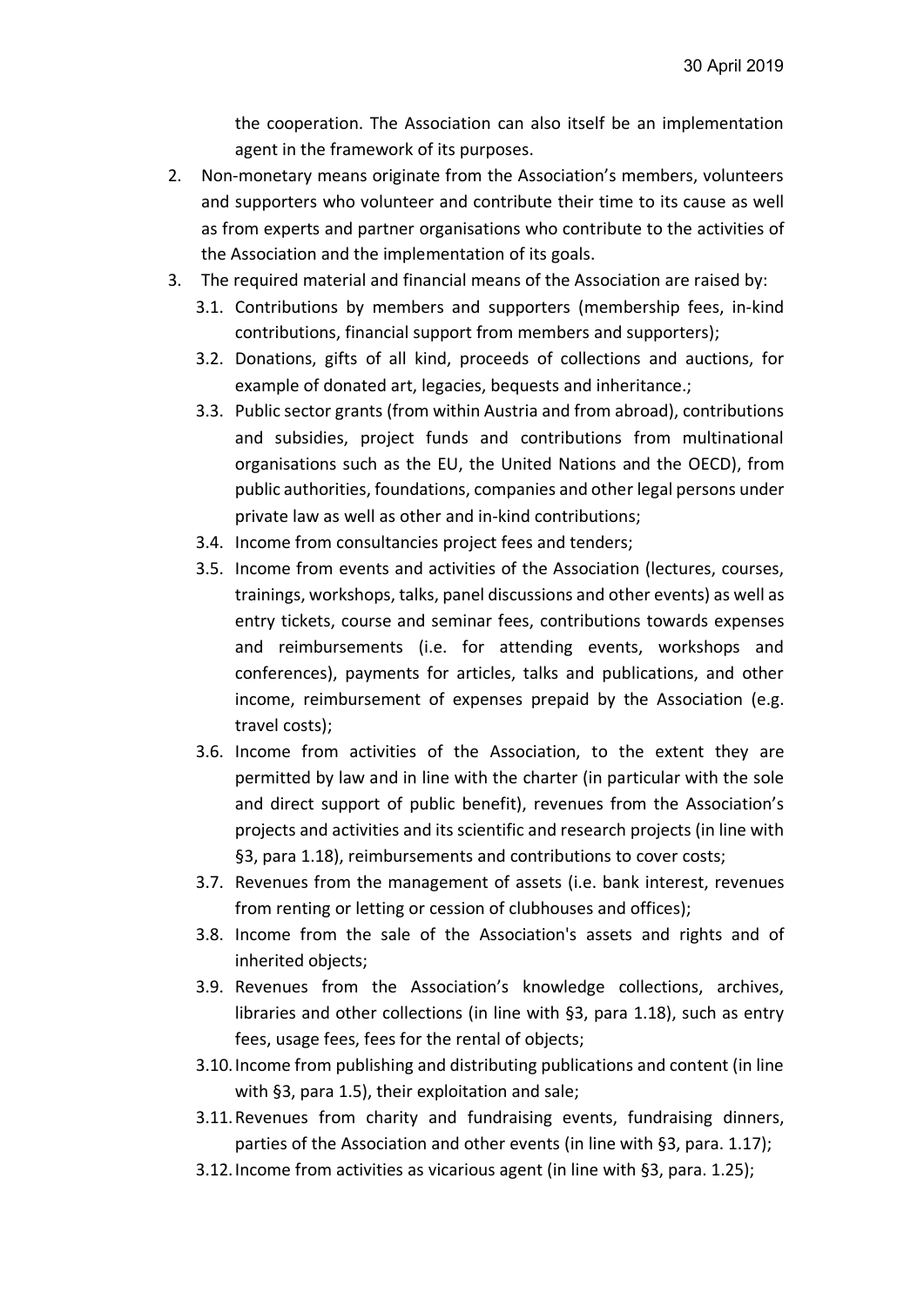- 3.13.Income from sponsoring;
- 3.14.Income from the sale of merchandise;
- 3.15.Other income from projects and the activities provided in §3.
- 4. All financial means shall be used for the Association's purpose described in §2.

# **§4: Types of membership**

- 1. Members of the Association are divided into ordinary, extraordinary and honorary members.
- 2. Ordinary members are those who are involved in the activities of the Association and have the rights and responsibilities described in §§ 5, 7 and 9 below.
- 3. Extraordinary members are those who support the Association and its work, possibly including by the payment of a fee or a contribution to support the work of the Association. They are affiliated with the Association, support its work and mission. They are allowed to attend the General Assembly and to participate in the Association's discussions. However, they do not have the rights and responsibilities of ordinary members as defined in §§ 5, 7 and 9.
- 4. Honorary members are individuals who are named by the General Assembly upon suggestion by the Board (also referred to as the "Coordination Committee") for their extraordinary achievements supporting the Association and its goals. They have the rights and responsibilities described in §§ 5, 7 and 9 below.

## **§5: Membership: Ordinary Members**

- 1. Membership is open to civil society organisations and their representatives as well as individuals working on anti-corruption issues and subscribing to the Association's mission. The term "civil society organisation" is defined in the Association's rules of procedure and is broadly construed to include, for example, trade unions, academia and research institutions. For-profit companies and their associations shall not be included.
- 2. The Association's membership consists of all those duly registered with the Association. Members of the Association are divided into the following three categories:
	- 2.1. An international member organisation, defined as a civil society organisation working in three or more countries or with affiliates in three or more countries. Each international member organisation in good standing can nominate a candidate to stand in elections for the two international seats of the Board and can vote in elections and in the Association's decision making processes. Individuals affiliated with an international member organisation may participate in the Association's discussions.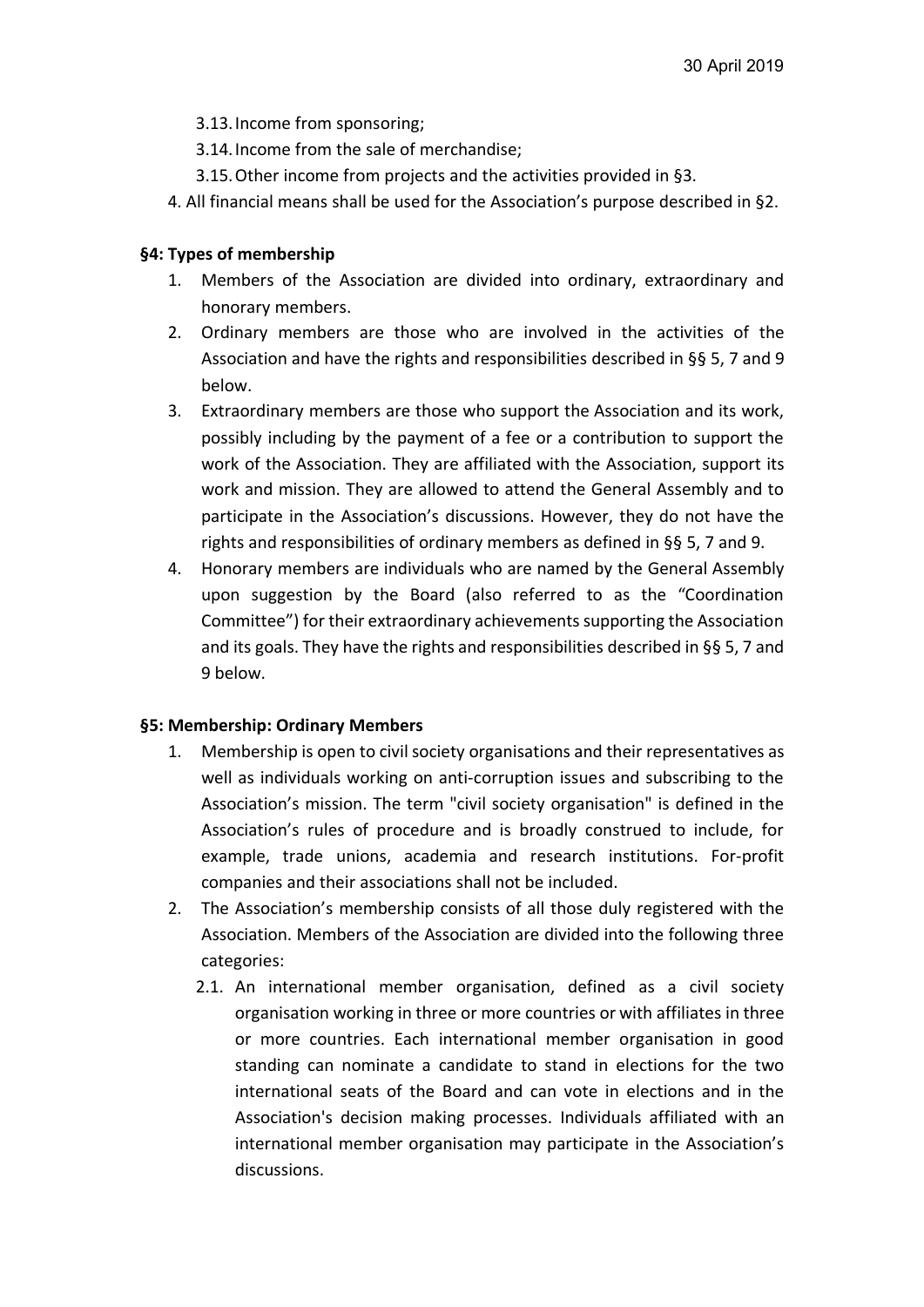- 2.2. A member organisation is defined as a civil society organisation that is not an international member organisation, where national affiliates of an international member organisation are considered separate from that member. Each member organisation in good standing can nominate a candidate to stand in elections for regional seats of the Board and can vote in elections and in the Association's decision-making processes. Individuals affiliated with a member organisation may participate in the Association's discussions.
- 2.3. An individual affiliate member is defined as a natural person with no affiliation to a member organisation. Individual affiliate members in good standing may run for elections for the individual member seat of the Board, can vote in elections for the candidate for the individual member seat and may participate in the Association's discussions.
- 3. Organisations or individuals wishing to join the Association need to fill in an application form. Organisations are required to provide information about their organisation, status, membership and activities, while individuals are required to provide information about their work. Existing members may be required to provide additional information if their application forms are incomplete.
- 4. The Managing Director, or another person designated by the Board, shall screen applications to determine whether they meet the requirements for membership, including work in a field related to anti-corruption and commitment to the vision, mission and core values of the Association.
- 5. Applications which pass the initial screening shall be forwarded to the Board for a two-week period allowing for comments. If, within the two-week period, two or more Board members object to the applicant, the matter shall be discussed in the Board.
- 6. The Board decides on the acceptance or rejection of ordinary and extraordinary members.
- 7. After the establishment of the Association, the acceptance of ordinary and extraordinary members is made by the founders until a Board has been established. After the Board has been established, it decides upon accepting ordinary and extraordinary members.

#### **§6: Suspension and termination of membership**

- 1. Members may leave the Association at any point by informing the Managing Director and the Board in writing about their decision.
- 2. Membership isterminated in case of death (for individual members) or in case a member organisation is dismantled or ceases to operate.
- 3. A member may be suspended or expelled by a two-thirds majority of the Board for failing to respect the Association's mission statement. This may take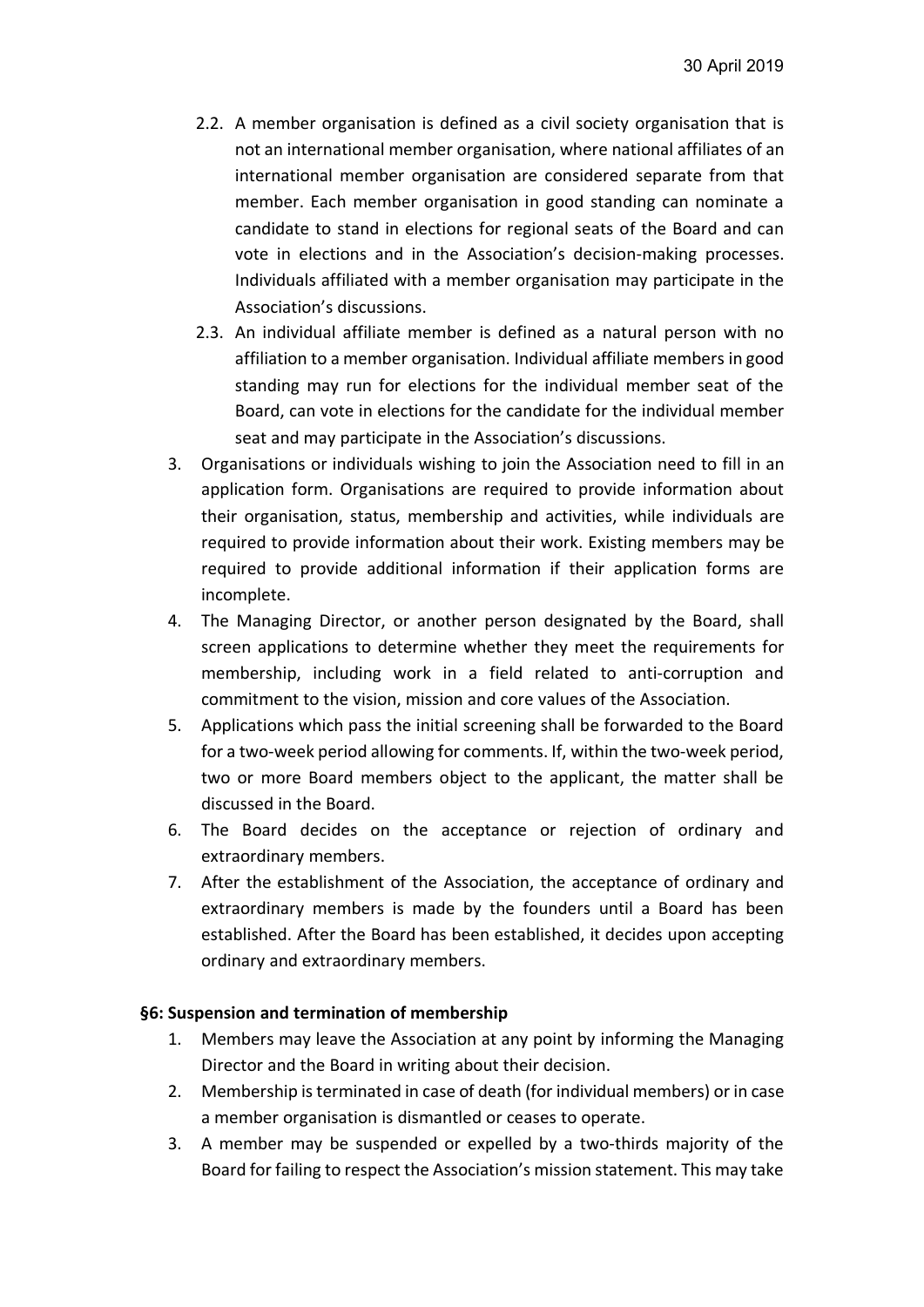place after due process in which the member is informed about the proposal ofsuspension or exclusion and given the opportunity to make representations to the Board as to why removal is not warranted. The Board may decide for temporary suspension pending the hearing and decision on a member's case; until a decision is reached, a member that is suspended in such a way is not considered a member in good standing.

4. Ordinary members can, upon decision of the Board, be suspended if they do not carry out their responsibilities defined in §7.2, and as a consequence will not be considered members in good standing. Suspended members will have twelve months to provide any missing annual reports, after which the membership can be terminated by a decision of the Board [the Coalition Coordination Committee – CCC] if the annual reports are not filed, unless a good reason is provided.

### **§7: Members' roles and responsibilities**

- 1. Members are required to uphold the principles of the Association's mission statement in undertaking any activities related to the Association and respect decisions made by the bodies of the Association.
- 2. Members are also required to report annually on their anti-corruption activities, following a basic template.
- 3. Ordinary members enjoy voting rights as defined in Section 5. They are also entitled to be consulted on major policy decisions of the Association and to be provided with information about the work of the Board, the Managing Director and the Vienna Hub. Decisions of the Membership shall normally be made by consensus, except at the request of five or more members for a vote on an issue.
- 4. Members are encouraged to contribute to the development and implementation of the Association's strategies, activities and campaigns.
- 5. Every member is entitled to request a copy of the Charter from the Board.
- 6. At least a tenth of the members can request the Board to call for a General Assembly.
- 7. Members are to be informed at the General Assembly by the Board about the activities of the Association and its finances. If at least a tenth of the members requests the release of such information and provides reasons for this request, the Board has to issue this information within four weeks.
- 8. Members are to be informed by the Board about the audited annual accounts. If this occurs at the General Assembly, the auditors shall be involved.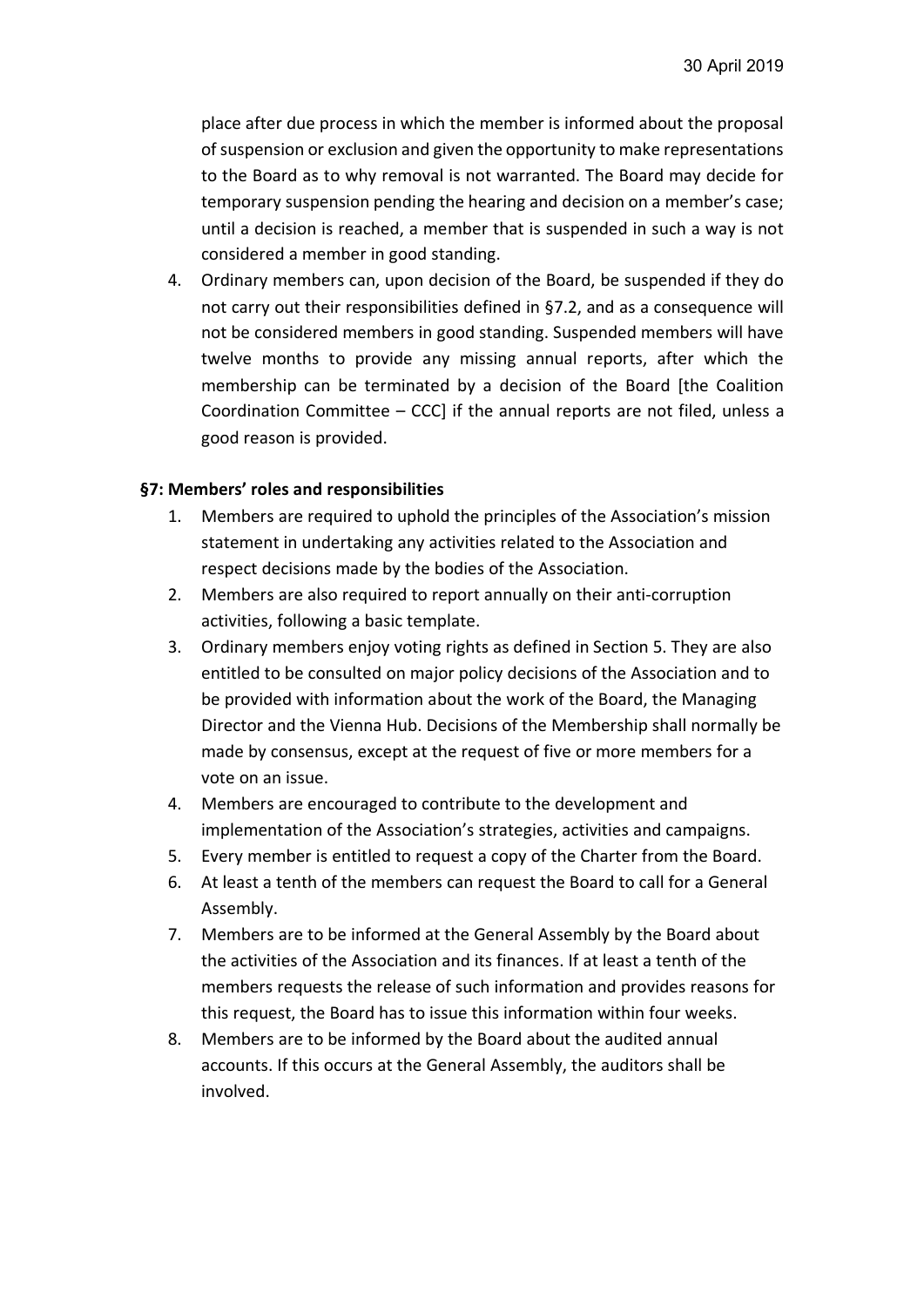# **§8: General Assembly**

- 1. The General Assembly shall be convened at least once every two years whereat the Board and the Managing Director shall report to the Assembly in appropriate detail and members may raise issues of common concern. The General Assembly shall take place, as far as possible, alongside the "Conferences of States Parties" ("COSP").
- 2. A special General Assembly takes place within three months
	- 2.1. upon request of the Board or the regular General Assembly
	- 2.2. upon written request by at least a tenth of the ordinary members
	- 2.3. upon request of a comptroller
	- 2.4. upon decision of a court-appointed trustee.
- 3. General Assemblies shall be convened in person or virtually. At in-person meetings, members are responsible for bearing the costs of their participation, unless the Association has the means to raise funds for member participation. Virtual meetings may include an online forum over a period of days in which information and proposals are posted and decisions are made by e-voting.
- 4. The Board shall determine the date, time, place and agenda of General Assemblies in consultation with the Membership and shall inform the Membership of these details no later than 30 days before the meeting date if the Assembly is virtual or 60 days if the Assembly is in person.
- 5. A member wishing to add an item to the agenda of a General Assembly must notify the Board via the Chair or the Managing Director no later than 14 days before the Assembly. The Board shall decide whether to include the proposed agenda item, taking account of time constraints, importance, and promoting the participation of all members in the General Assembly.
- 6. The Chair of the Board shall preside as chairperson at each General Assembly, unless he/she is unable to do so, in which case the Board shall elect an acting chairperson from within its members.

## **§9: Responsibilities of the General Assembly**

- 1. The General Assembly, in which all ordinary and extraordinary members can participate, has the following responsibilities:
	- 1.1. Adoption of a provisional budget;
	- 1.2. Acceptance and approval of the most recent financial report and the audited annual accounts;
	- 1.3. Election of Members of the Board;
	- 1.4. Election of Comptroller(s);
	- 1.5. Approval of a contract between auditors and the Association;
	- 1.6. Decision on membership fees, if any, for ordinary and extraordinary members;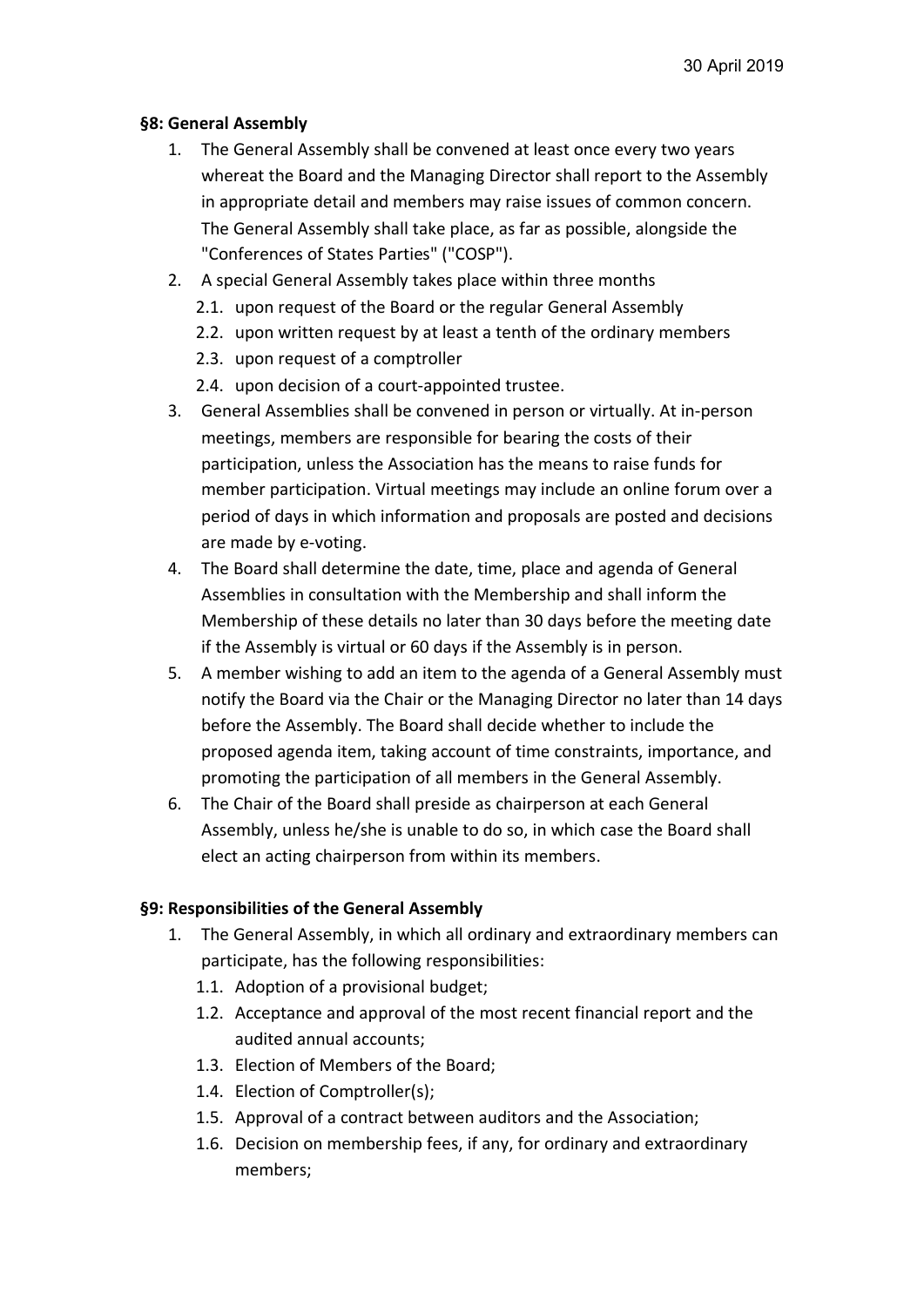- 1.7. Release of the Board;
- 1.8. Adoption of changes to the Charter, except for Section 14 Para. 10;
- 1.9. Voluntary dissolution of the Association; and
- 1.10.Discussion and adoption of miscellaneous items on the agenda.

# **§10: Bodies of the Association**

- 1. Bodies of the Association are the General Assembly, the Board (also referred to as "Coordination Committee" – see §12 et seq), the Comptrollers and the Dispute Resolution Body.
- 2. A Managing Director is to be appointed (in line with Section 15) for the administrative support of the Board and to lead day-to-day operations.

# **§11: Official Approval**

- 1. In order to be valid, all official documents of the Association must be signed by two of the following persons: the Chair of the Board, a Vice-Chair of the Board, the member of the Board who is appointed its Secretary, and the Managing Director, if appointed. Details may be defined in internal rules of procedure in line with Section 14, Para. 11.
- 2. Official documents include any document which legally binds the Association to undertake a particular activity and/or relates to any financial agreement with funders.

## **§12: Composition of the Board**

- 1. The Board shall consist of twelve members. Six of the seats on the Board shall be allocated to representatives of member organisations on a regional basis with one seat each for
	- 1.1. Sub-Saharan Africa;
	- 1.2. Middle East and North Africa;
	- 1.3. East Asia, Central Asia and Pacific;
	- 1.4. South Asia;
	- 1.5. Europe;
	- 1.6. The Americas.
- 2. Two additional seats shall be allocated to representatives of member organisations on a regional basis, to the two regions with the largest number of members in the Association, as determined a sufficient time ahead of the election.
- 3. If there are no candidates from a given region for a seat, representatives of member organisations from other regions may contest the seat in question.
- 4. Two seats on the Board shall be allocated to representatives of international member organisations.
- 5. One seat on the Board shall be allocated to an individual member.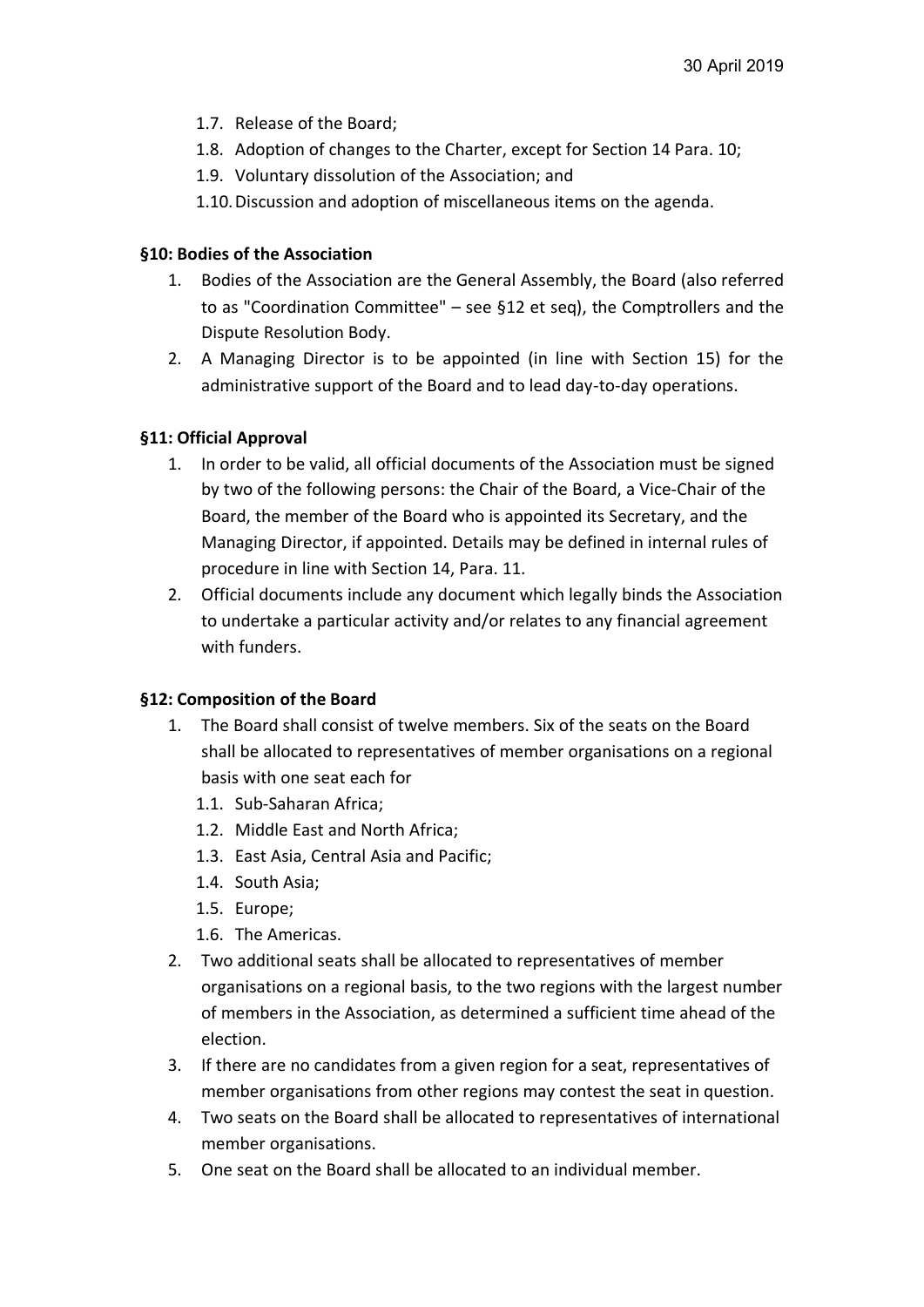- 6. One seat on the Board shall be allocated to an honorary member of the Association. The member who previously represented the Secretariat with a permanent seat on the Board shall hold this seat until the end of the term registered with the registry of associations. Only afterwards, this seat shall be allocated to an honorary member.
- 7. No more than three representatives with a full, formal affiliation with any one organisation (i.e. from among the main organisation and its local affiliates) may serve on the Board at the same time.
- 8. The Board is also referred to as "Coordination Committee".

### **§13: Election of the Board**

- 1. Board members are elected for a two-year term. Members may only be elected to the Board for two consecutive terms after which they must wait at least one year before running again.
- 2. Elections are to be held annually by a process of remote balloting. At each election, approximately one-half of the Board members shall be up for election.
- 3. Election procedures are to be developed by the Board, although this task might be delegated to the Managing Director, and need to be approved by the Membership. The Managing Director can also be tasked with organising the election.
- 4. The Chair of the Board shall be elected by the Board members from among themselves and the number of consecutive two-year terms served by a given Chair may not exceed two. The Committee may also elect up to two Vice-Chairs and any other executive officers as may be needed.
- 5. Following the registration of the Association, the members of the Board and its officers will serve the terms they were elected for previous to the registration.

## **§14: The Board**

- 1. The Board is the policy-making and steering body of the Association. Its responsibilities include the following:
	- 1.1. Providing policy direction, coordination and oversight of the work of the Managing Director and the Vienna Hub headed by him/her.
	- 1.2. Supervision of the development and implementation of the Association's strategy.
	- 1.3. Promoting the activities and projects of the Association and helping to identify funding opportunities.
	- 1.4. Communicating the Association's positions to a wider public audience.
	- 1.5. Agreeing on the location and content of General Assemblies.
	- 1.6. Ensuring the prompt and effective issuance of statements.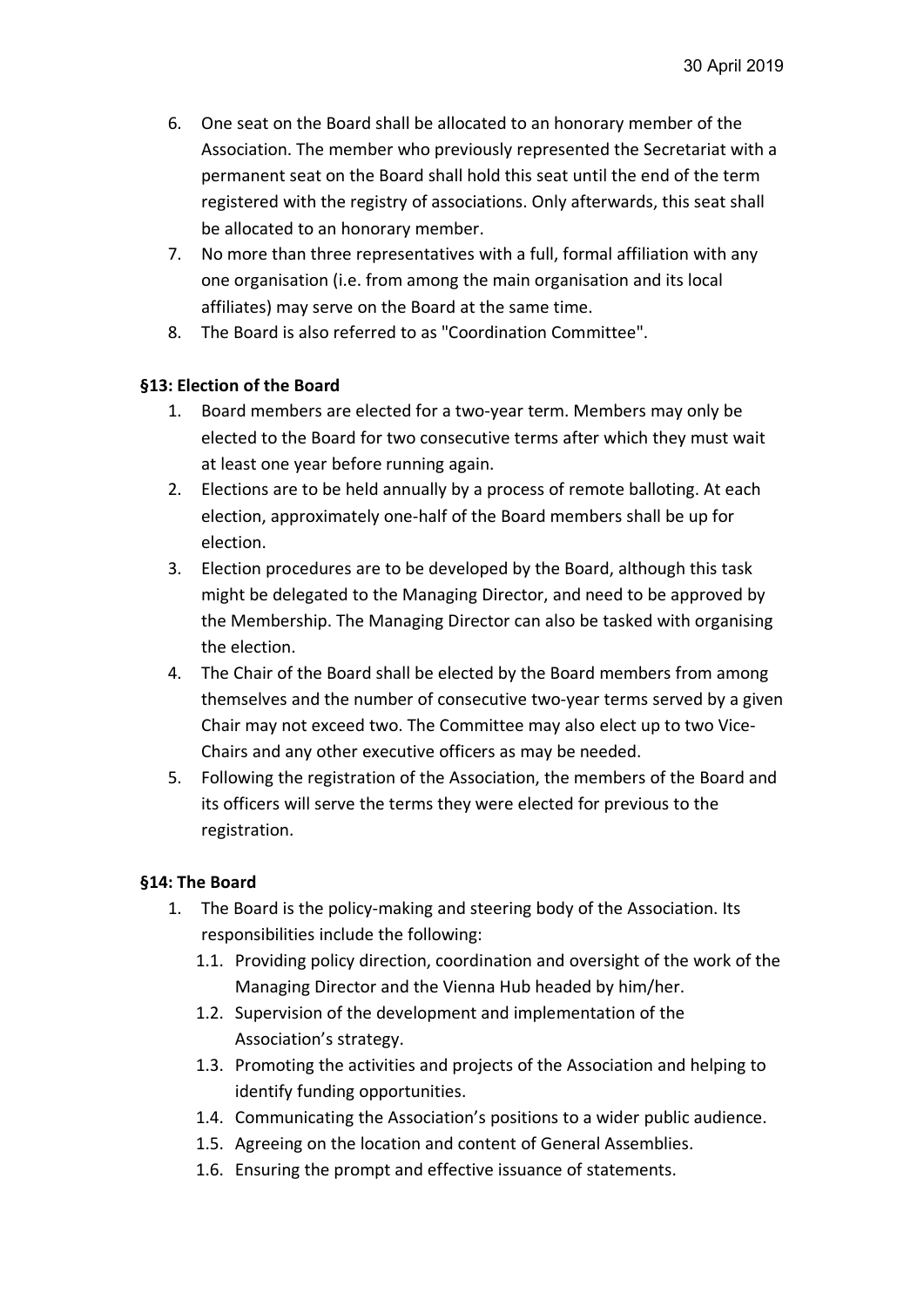- 1.7. Assisting the Association to support its members, including assistance to members under attack due to their anti-corruption work.
- 1.8. Decisions of the Board shall, whenever possible, be made by consensus, provided that a member of the Board may call for a vote on any issue which shall be decided by majority vote, unless otherwise specified in this Charter or in rules of procedure adopted by the membership.
- 2. The Board shall
	- 2.1. ensure that accounting procedures appropriate for the needs of the Association are put in place;
	- 2.2. ensure that a draft annual budget, annual accounts and an audit report are produced;
	- 2.3. administer the assets of the Association;
	- 2.4. provide information to members on the activities, the finances and the audited annual accounts of the Association;
	- 2.5. decide on the acceptance and expulsion of ordinary and extraordinary members;
	- 2.6. decide on the appointment or hiring of a Managing Director.
- 3. In case of imminent danger to the Association, the Chair of the Board is authorised to act in matters that normally would fall under the responsibility of the Board or the General Assembly. These decisions require subsequent confirmation from the relevant body of the Association.
- 4. The General Assembly can at any time prematurely dismiss one or more members of the Board from their functions subject to specific conditions and procedures to be laid down by the General Assembly upon recommendations of the Board. The General Assembly can thereafter elect (a) new member(s) to the Board.
- 5. Members of the Board can announce their resignation at any time in writing to the Board, or in case of the resignation of the whole Board, to the General Assembly.
- 6. The Board has a quorum if all members were invited and one-quarter of the existing members is present. Decisions are made with a simple majority. Decisions have to be documented in writing and may also be made through written communications.
- 7. In case a member of the Board is unable to fulfil his/her role for a longer period of time, the Chair and the other members of the Board may decide a replacement subject to a majority vote. In the case that a replacement would have to serve for a period of six months or more, a special election for the seat in question will be called.
- 8. In case the Board is unable to act for a long period, remaining members of the Board or otherwise the Comptrollers are required to immediately call for a General Assembly to elect a new Board.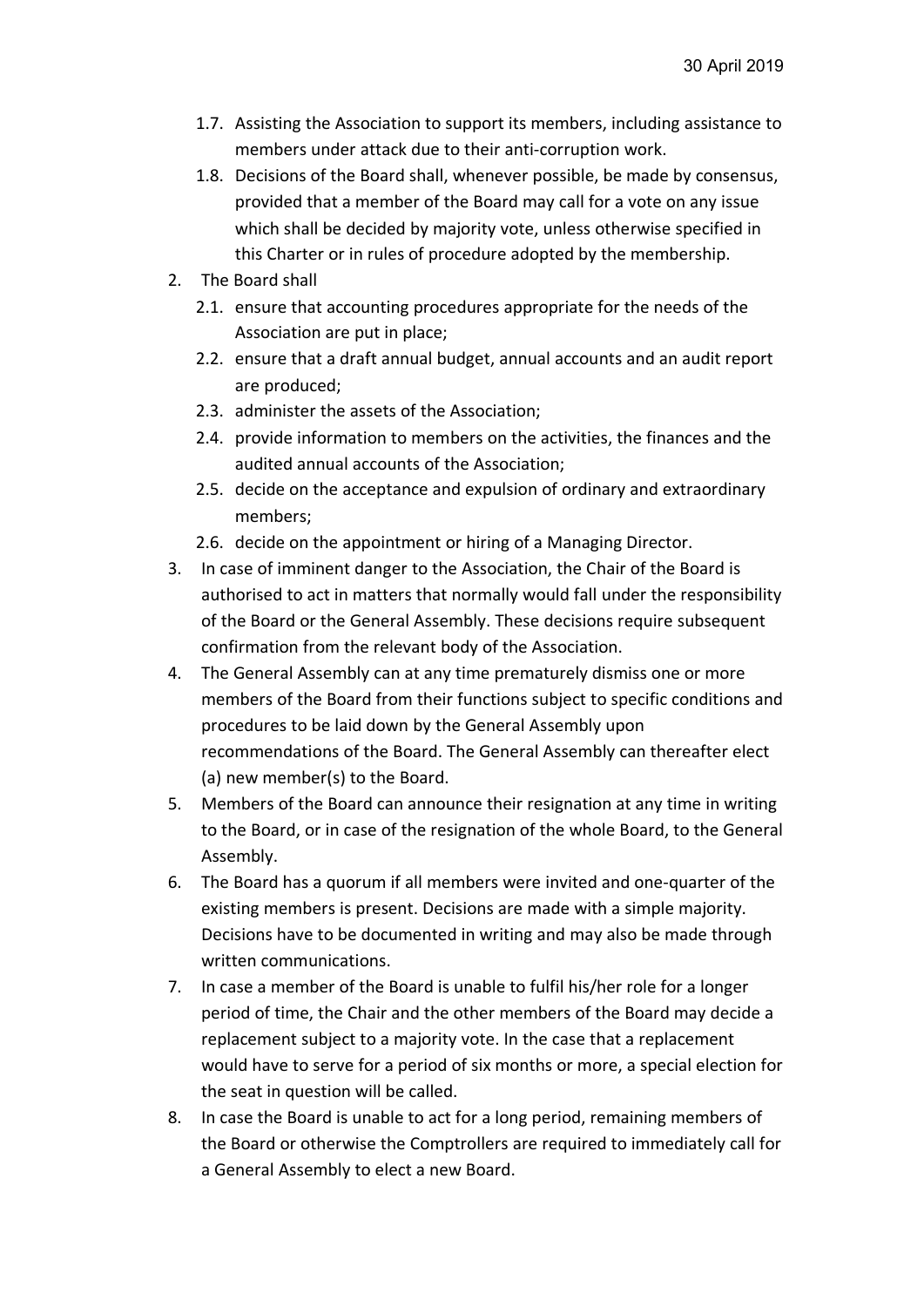- 9. In case the Comptrollers are also unable to act and the initiation of a General Assembly by a tenth of the membership is not possible, every ordinary member who recognises the emergency situation must immediately request the appointment of a trustee by the responsible court, which must immediately call for a special General Assembly.
- 10. The Board can make changes to the Charter that are requested by the authorities and do not change its Content.
- 11. The Board can adopt rules of internal procedure that, in line with the Charter, regulate further details concerning the Board, the Managing Director and the tasks of the Vienna Hub (in particular the distribution of responsibilities, consultation and information requirements, the distribution of tasks between members of the Board, and between the Board and the Managing Director).

## **§15: Managing Director**

- 1. The Board can appoint a natural person as Managing Director and thus as a body of the Association and may dismiss him/her at any point, subject to conditions and procedure to be specifically laid down by the Board. The Managing Director can represent the Coalition using the title "Vienna Hub Coordinator".
- 2. The Managing Director is able to represent the Association externally, in parallel to the Chair and Vice-Chair(s) of the Board and the Secretary of the Board.
- 3. Internally, the Managing Director is subordinate and reportable to the Board, acts upon its directives and is required to provide it with information.
- 4. The Managing Director shall attend Board meetings as a secretary to the Board, not eligible to vote, and is responsible for issuing minutes including the agenda to be determined in consultation with the Chair or the Vice Chair(s), drafting minutes of the meeting and circulating the same as well as keeping all records of the Board.
- 5. Internally, the Managing Director has to follow the rules of administrative procedure in line with § 14, Para. 11 and, within its framework, is allowed to lead the operational business of the Association and to represent it in legal transactions. The Board can define additional responsibilities and rights of the Managing Director in line with the Charter, in particular rules on the authorisation of specific legal transactions.
- 6. The Managing Director manages the Viennese office of the Association ("Vienna Hub") and any other consultants or staff, as described by the internal rules of procedure. The tasks of the Vienna Hub include:
	- 6.1. Coordinating the day-to-day activities of the Association and ensuring compliance with legal and accountability requirements;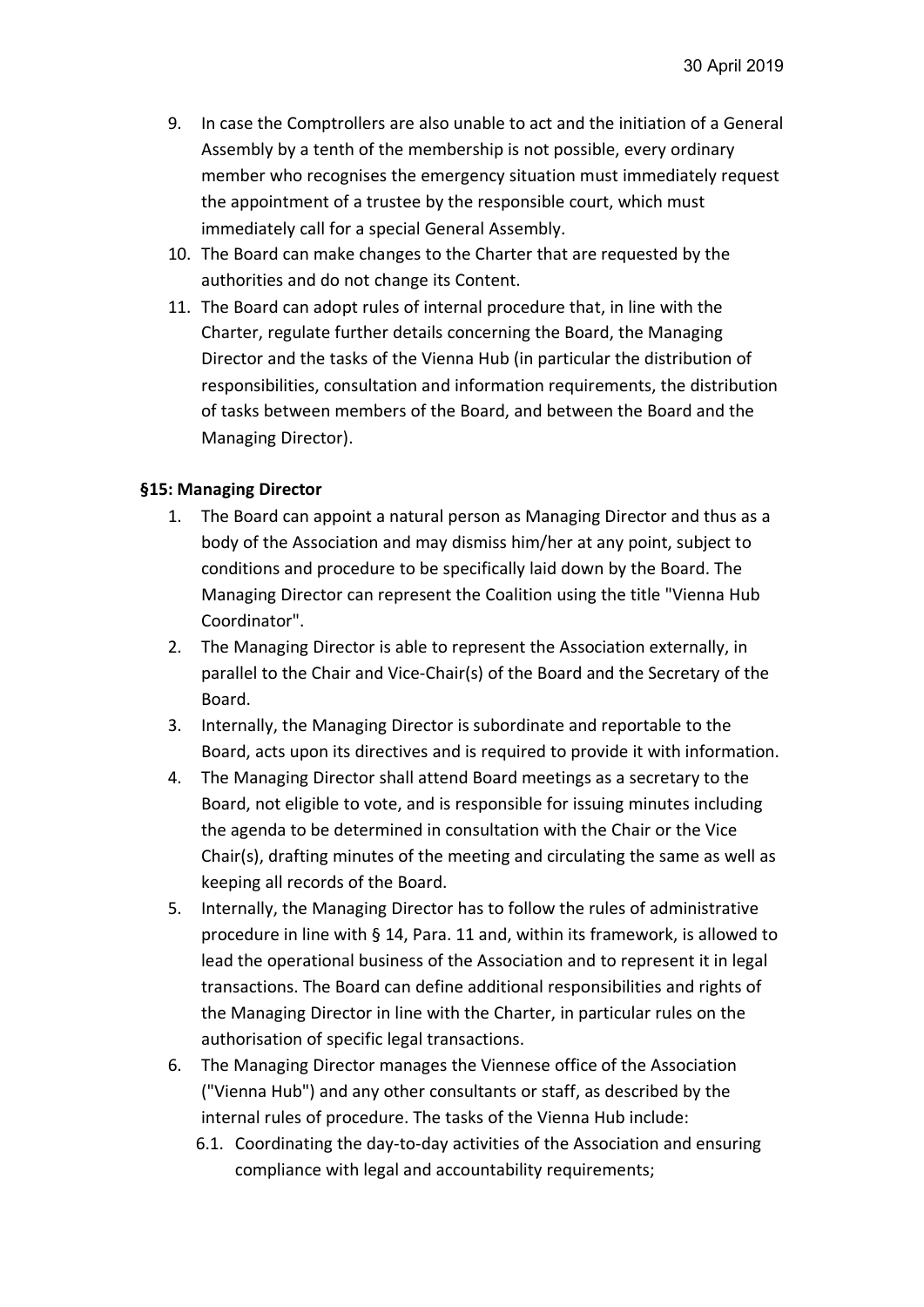- 6.2. Liaising with partners and stakeholders, including the UN Office on Drugs and Crime (UNODC), on behalf of the Association;
- 6.3. Developing and disseminating both internal and external communication materials for the Association (such as the website, newsletter, brochures and statements);
- 6.4. Providing support to the Board and the Membership, including through the development of draft positions, statements and other documents;
- 6.5. Identifying and pursuing funding opportunities for the Association, in coordination with the Board;
- 6.6. Organising the elections to the Board;
- 6.7. Drafting rules of procedure for the Board, the General Assembly and elections, for adoption by the Membership;
- 6.8. Preparing an annual report on the activities of the Association and the Vienna Hub. This report should generally be prepared by the end of May for the preceding year;
- 6.9. The implementation or support for the implementation of projects and activities described in § 2 that serve the Association's purpose;
- 6.10.Such other task to realise the Association's mission as may be agreed by the Board and/or the Membership, subject to available funding.

## **§16: Working Language**

1. The working language of the Association is English. Where possible, and subject to funding, documents will be translated into German, French, Spanish, Arabic and other languages.

## **§17: Liability**

1. The Association is liable with its assets for any liabilities. Members of the Board and the Managing Director are not liable with their personal assets for liabilities of the Association.

## **§18: Comptrollers**

- 2. Two Comptrollers are elected by the General Assembly for a duration of two years. A re-election is possible. The Comptrollers must not be part of any other body of the Association – with the exception of the General Assembly – the activities of which are subject to their scrutiny.
- 3. The Comptrollers are responsible for verifying the Association's financial conduct and annual accounts with regard to the correctness of the accounting and the proper use of funds in line with the Charter. The Board and the Managing Director shall provide the comptrollers with the necessary documents and information. The comptrollers must report their findings to the Board and the General Assembly.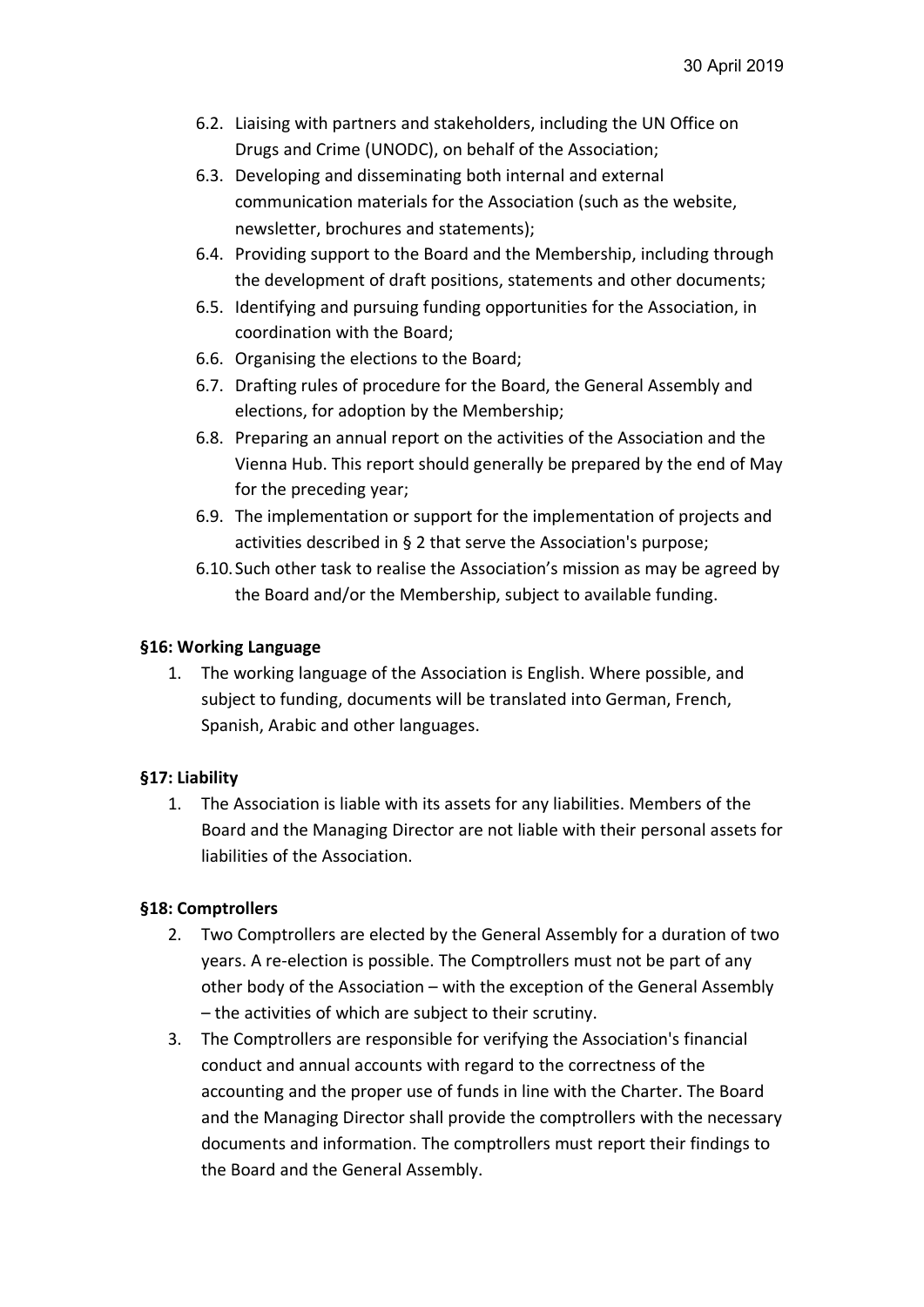- 4. Any contracts between the Comptrollers and the Association have to be authorised by the General Assembly.
- 5. The term of a Comptroller ends in case of their death, resignation, the end of their contract or dismissal by the General Assembly.

### **§19: Dispute Resolution Body**

- 1. The dispute resolution body is set up to resolve all disputes stemming from relations to the Association. It is a "dispute resolution body" in line with the Associations Act 2002.
- 2. The dispute resolution body is composed of three ordinary members of the Association. It is established upon the notification to the Board by one party to a dispute about said dispute and their nomination of an ordinary member as a member of the dispute resolution body. Within seven days, the Board calls on the other party to the dispute to nominate another member of the dispute resolution body within 14 days. Within a further seven days period after the designation of the second member of the body, both designated members of the body are notified by the Board and within 14 days, the two choose a third member to chair the dispute resolution body. If there is no agreement on the third member then each of the designated members nominates a third member and a decision is made by drawing lots. Members of the dispute resolution body must not be part of any other body of the Association that is party to the dispute, with the exception of the General Assembly.
- 3. The dispute resolution body decides by majority vote, after hearing both sides with all members being present. It decides in good faith. Its decisions are final within the Association.

## **§20: Voluntary Dissolution of the Association**

- 1. The voluntary dissolution of the Association can only be decided upon in a General Assembly and only by a two-thirds majority of all valid votes cast with a quorum of two-thirds of eligible voting members.
- 2. If the Association still holds assets, a decision on liquidation must be taken during the General Assembly in question. In particular, the General Assembly must appoint a liquidator and decide on the party to whom the Association's remaining assets are to be transferred once its liabilities have been covered.

#### **§21: Use of assets in case of dissolution**

1. In case of dissolution of the Association, official cancellation or loss of the charitable purpose, the remaining assets shall be used for charitable purposes pursuant to Section 34 et seq of the Austrian Fiscal Code (BAO). To